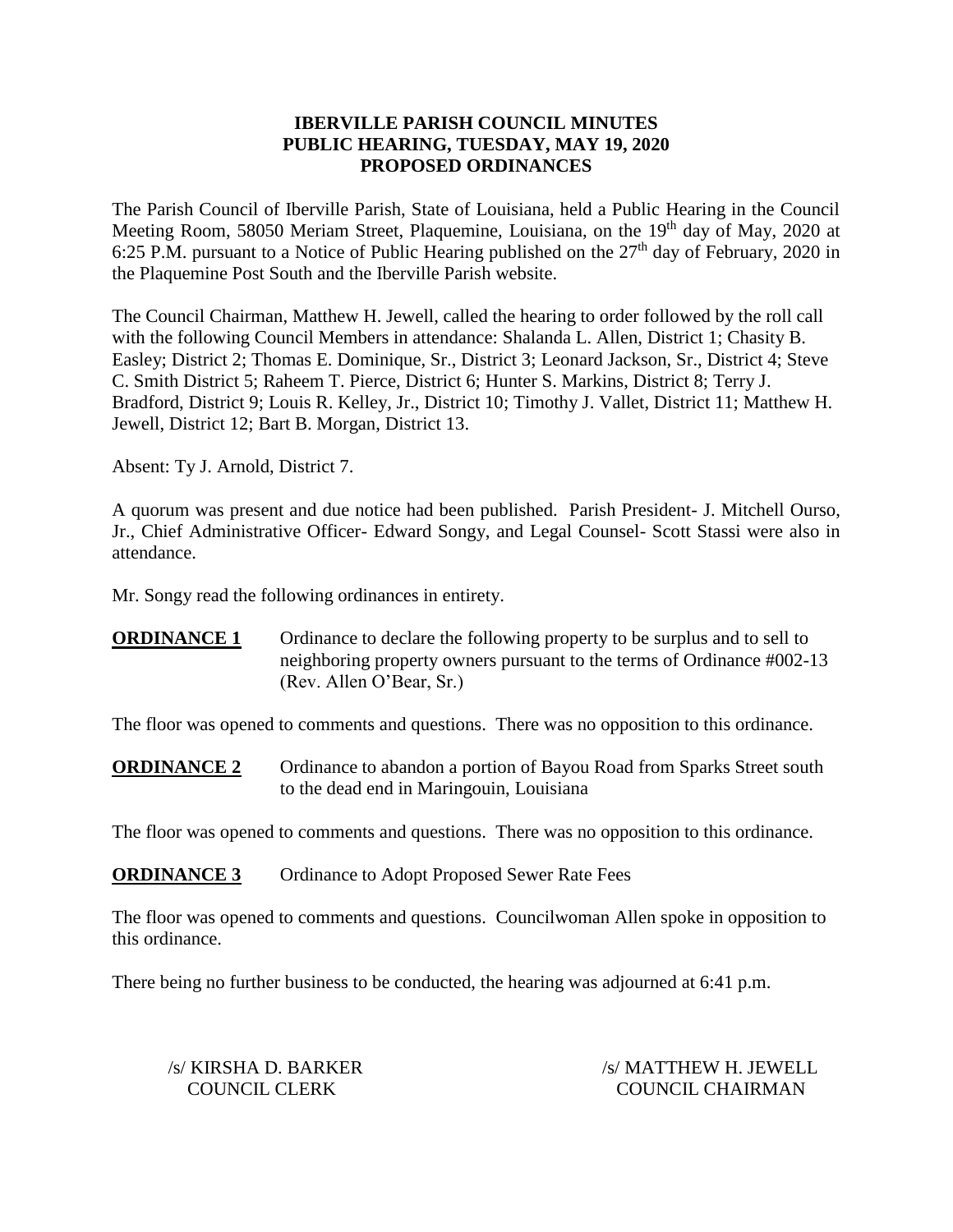## **IBERVILLE PARISH COUNCIL MINUTES REGULAR MEETING, TUESDAY, MAY 19, 2020**

The Parish Council of Iberville Parish, State of Louisiana, met in Regular Session, in the Council Meeting Room, 2nd Floor, Courthouse Building, 58050 Meriam Street, Plaquemine, Louisiana, on the  $19<sup>th</sup>$  day of May, 2020.

The Council Chairman, Matthew H. Jewell, called the meeting to order at 6:43 p.m. followed by the roll call with the following Council Members in attendance: Shalanda L. Allen, District 1; Chasity B. Easley; District 2; Thomas E. Dominique, Sr., District 3; Leonard Jackson, Sr., District 4; Steve C. Smith District 5; Raheem T. Pierce, District 6; Hunter S. Markins, District 8; Terry J. Bradford, District 9; Louis R. Kelley, Jr., District 10; Timothy J. Vallet, District 11; Matthew H. Jewell, District 12; Bart B. Morgan, District 13.

Absent: Ty J. Arnold, District 7.

Parish President- J. Mitchell Ourso, Jr., Chief Administrative Officer- Edward Songy, and Legal Counsel- Scott Stassi were also in attendance.

A quorum was present and due notice had been posted and published in the Plaquemine Post South newspaper on the 14<sup>th</sup> day of May, 2020. The Pledge of Allegiance followed.

Council Chairman Jewell called for anyone wanting to make public comments to register with the Clerk. No one registered to speak.

#### ADDENDUM

None.

## PRESENTATIONS AND APPEARANCES

None.

#### APPROVAL OF MINUTES

Upon a motion by Councilman Jackson, and seconded by Councilman Markins, it was moved to wave the reading of the minutes of February 18, 2020 and approve as written. There were no Council meetings in March and April of 2020 due to the Covid-19 Quarantine. The motion having been duly submitted to a vote was duly adopted by the following yea and nay votes on roll call:

YEAS: Allen, Easley, Dominique, Jackson, Smith, Pierce, Markins, Bradford, Kelley, Vallet, Morgan. NAYS: None. ABSTAIN: None. ABSENT: Arnold.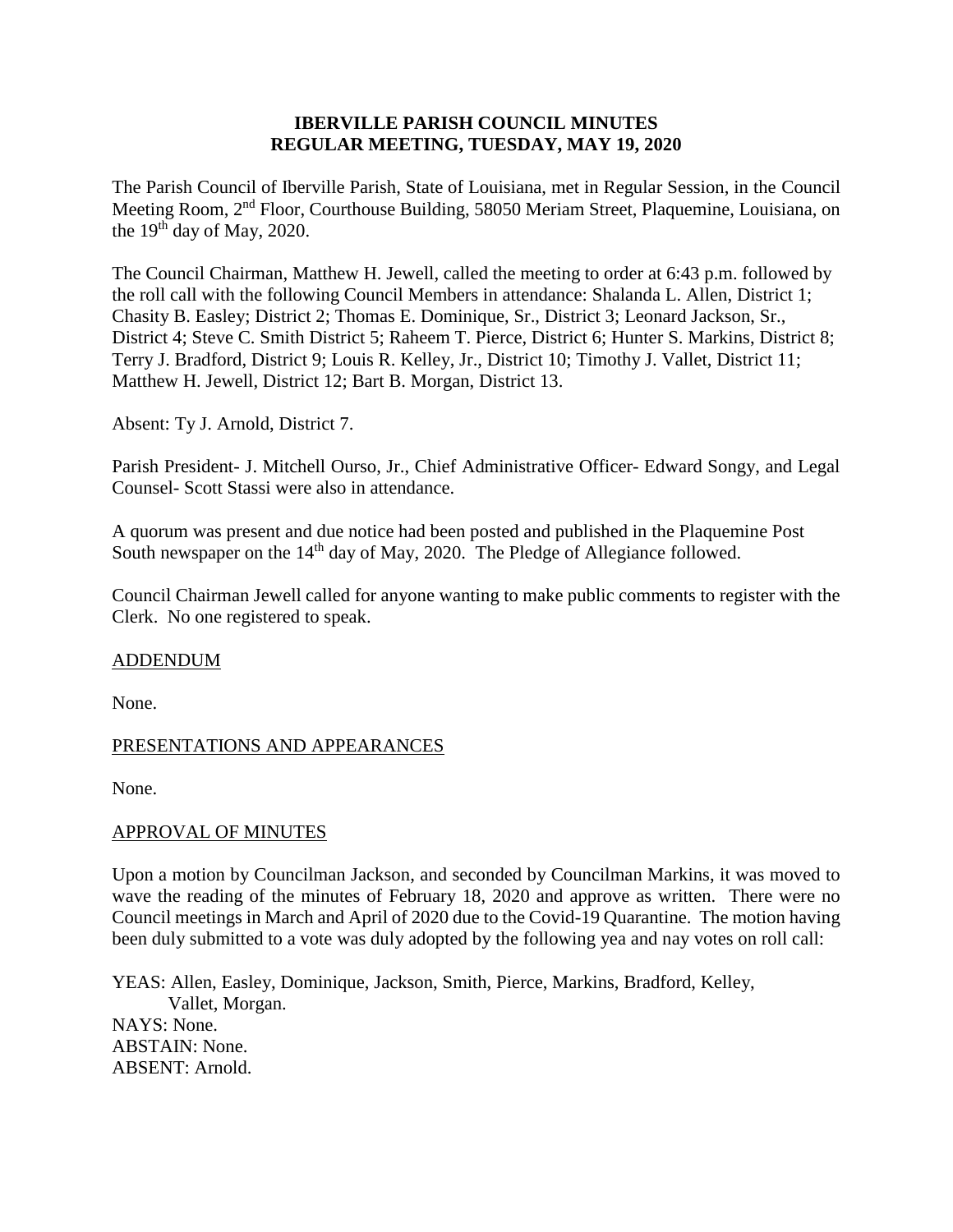The motion was declared adopted by the Chairman.

## PRESIDENT'S REPORT

President Ourso reported on the following:

- Last Wednesday night President Ourso received a call from the Site Manager for SNF Flopam stating they will be laying off 100 operators and personnel. The oil and gas prices have plummeted and their company relies on these fields to produce their products.
- President Ourso stated he and the Finance Director, Randall Dunn anticipated a great year for sales tax collections prior to the Covid-19 pandemic and quarantine. The March 2020 sales tax report was good. The April 2020 sales tax collection is due tomorrow and depending on those numbers the Parish may have to pull some projects. He stated this is going to be a tough year. President Ourso held a conference call with the Mayors of the surroundings municipalities regarding the sales tax collections.
- Iberville Parish is estimated to have 250 Covid-19 cases, and 38 Covid-19 deaths.
- Just two years ago the Parish spent \$5 million on Courthouse repairs. President Ourso hired a hygiene specialist and performed a walk through to explain what needed to be done within the Courthouse to protect the public once the quarantine has been lifted. The walk through was performed in all Elected Official offices and President Ourso was not impressed with the conditions of certain offices. He announced to all Elected Official offices the Parish will no longer provide cleaning services, and everyone must clean their own offices now.
- The Judges on the third floor have requested more security and more room. The Parish has been affording the Public Defender an office. The law states it is not an obligation of the Parish to provide their office space. They have \$500,000 in their budget to afford their own building.
- There will now be one entrance into the Courthouse; through a security and temperature checkpoint. The Courthouse will be opened to the public on June 1, 2020. The public must wear a mask and must have an appointment. President Ourso is following the guidelines set by the CDC.
- The Parish received a letter from Attorney Patrick Pendley, stating he would like to donate his former office to the Parish. President Ourso suggests that the Council accept his generous donation of the building.
- The Baton Rouge Food Bank will be at the new White Castle on Aging Facility distributing food. They have already made two rounds in Plaquemine and one round in North Iberville. President Ourso asked about the St. Gabriel area, and the Baton Rouge Food Bank said there is a food bank already in the St. Gabriel area.
- All Parish parks have been shut down during the quarantine. The bathrooms in the Civic Center are being redone. All refunds have been given back to the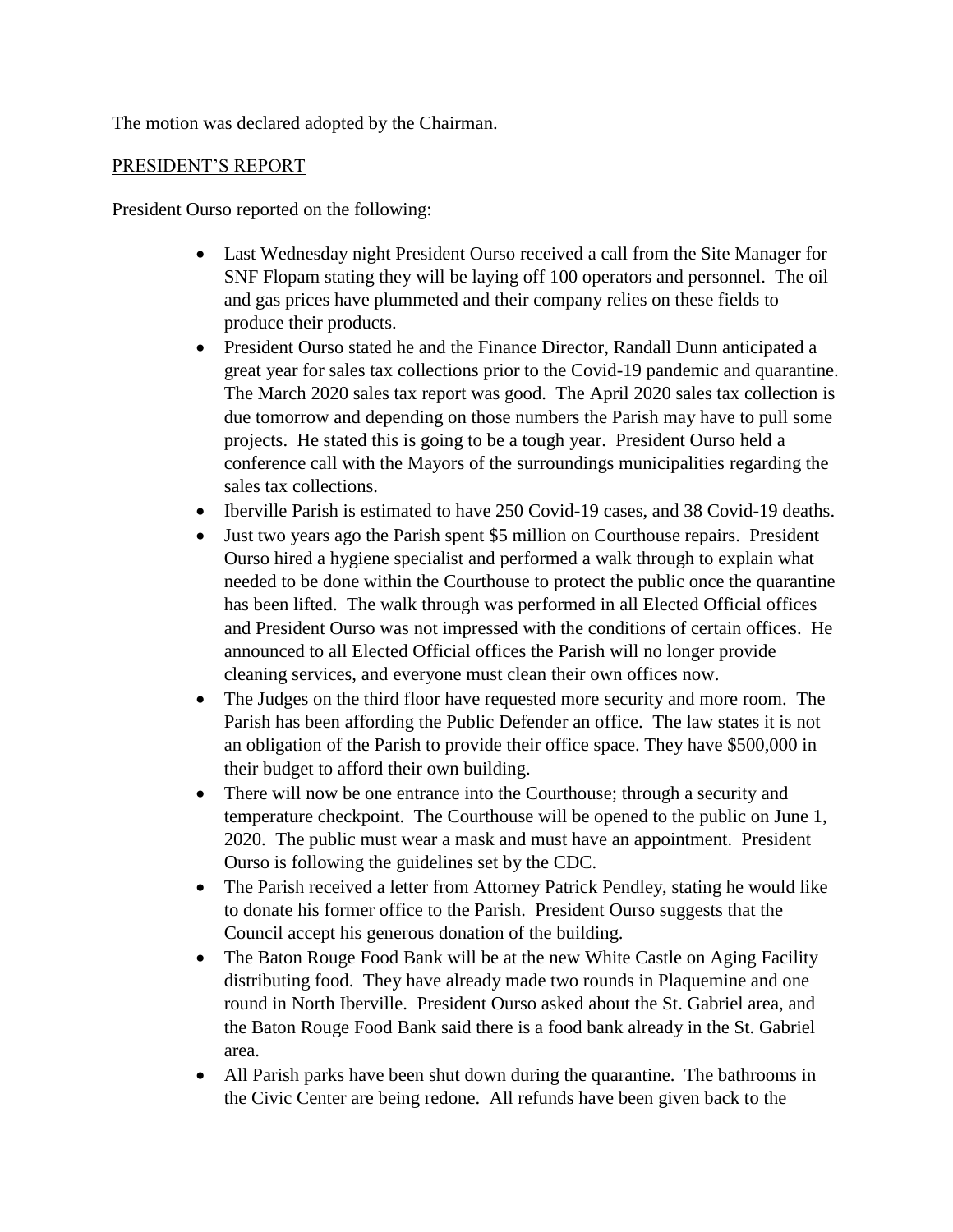people who rented both the Civic Center and the North Iberville Community Center.

- The Parish used to have 22 inmates from the Elayn Hunt Correctional Center to pick up litter, cut ditches, and to box the commodities for distribution. Without the help of the inmates the Parish has to shut down operations so its own employees can take care of those jobs now.
- The Council on Aging facilities are shut down until further notice. The staff is delivering meals to the elderly at home.
- The Tourism Welcome Center, the Locks, and the Museum are also closed until further notice. President Ourso is hoping to get the Rifle Range open once an infrared thermometer is available for purchase.

Councilman Markins asked when the Parish parks would be open again for the leagues. President Ourso stated the leagues are over at this point in time. He also stated there is no way IPRD can possibly take care of and cut the grass for all of the parks that belong to surrounding municipalities. He plans to ask the Mayors of the municipalities to begin taking care of their own parks. President Ourso will give the Council a list of the parks that IPRD will maintain. The Parish no longer has inmates to help with labor to maintain the parks and boat landings.

Councilman Dominique said the residents in District 3 would like to thank the Parish President for a great job handling the Covid-19 pandemic.

> • President Ourso stated he is not happy about the garbage in the Parish. During quarantine, there was enough trash put out that ten boom trucks couldn't even pick up. People are dumping garbage in the dumpsters

President Ourso also wanted to state that he was not happy with the garbage in the Parish. He talked about the amount of garbage people put out to the road during the quarantine and that ten boom trucks could not have been able to keep up with that amount of garbage and debris. All of the dumpsters that are currently at the barn will be moved to a fenced in area in the back of the Mike Zito Multipurpose Center. An attendant will be on site Monday through Thursday from 7:00 a.m. until 5:00 p.m. and anyone wanting to use the dumpster must show valid identification of being an Iberville Parish resident. He also talked about the trash around the dumpsters at the boat landings. He doesn't know where this amount of garbage is coming from. President Ourso stated he has to protect the Solid Waste fund. The garbage collection is \$3.6 million a year.

Councilman Smith stated everyone that he has spoken with in his district has been pleased with how the Parish has handled the pandemic.

Councilwoman Allen stated the Town of White Castle has been cutting the grass around the tennis courts since January. She also stated they locked up the bathrooms too.

President Ourso stated 75% of the Parish's budget comes from Sales Tax. He will report back to the Council with the numbers collected for the month of April.

# FINANCIAL REPORT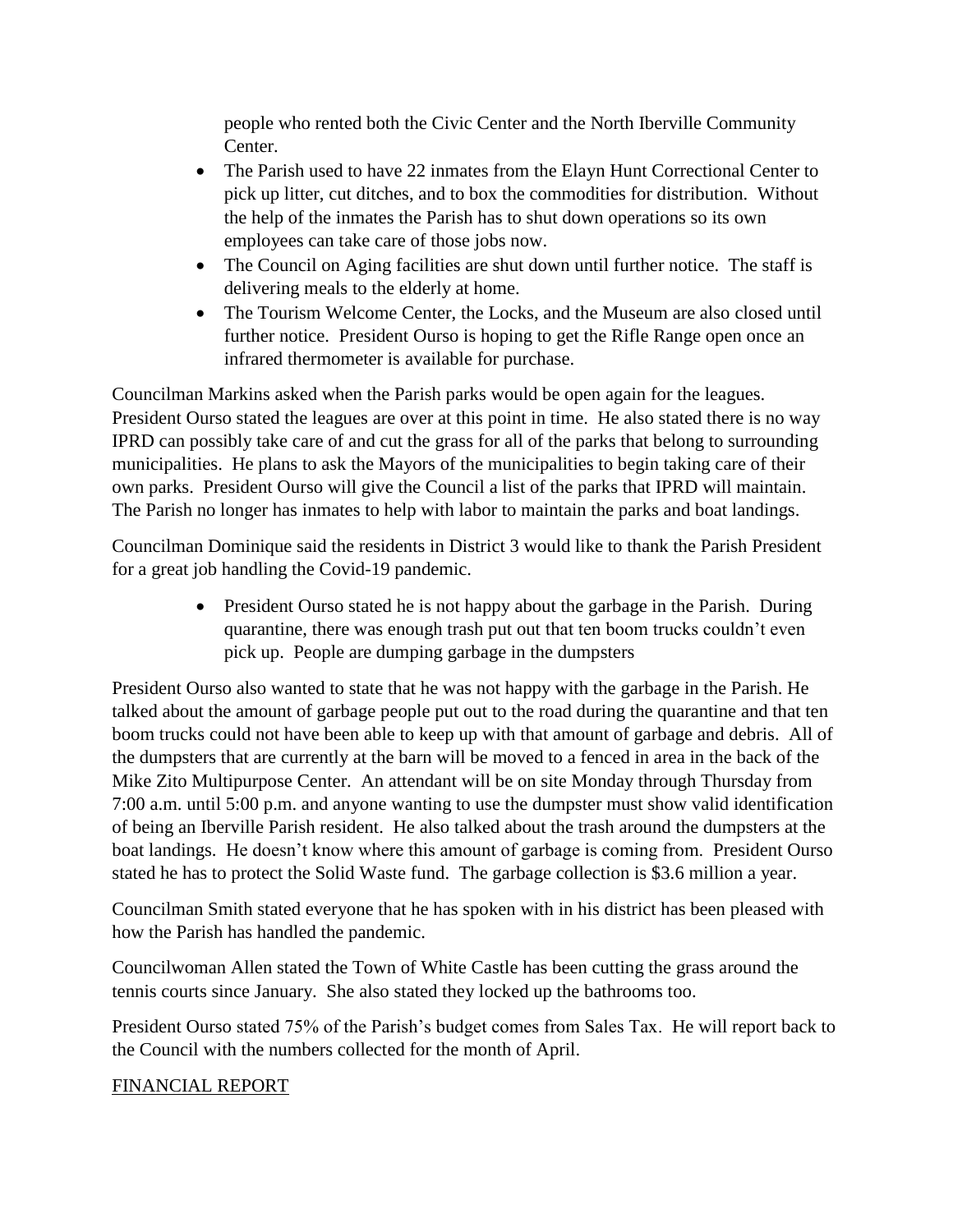Finance Director, Randall Dunn stated the Council has received another financial statement, which is the annual side by side. Tomorrow the Finance Department will re-evaluate the Sales Tax projections once the collection is made for the month of April. He also spoke on the financial aspect of maintaining so many parks in the Parish. There no questions from the Council.

#### OLD BUSINESS

#### **ORDINANCE IPC# 001-20**

### **ORDINANCE TO DECLARE THE FOLLOWING PROPERTY TO BE SURPLUS AND TO SELL TO NEIGHBORING PROPERTY OWNERS PURSUANT TO THE TERMS OF ORDINANCE # 002-13 (REV. ALLEN O'BEAR, SR.)**

WHEREAS the Parish of Iberville has a tax interest in the property described below which has been adjudicated for non-payment of property taxes.

WHEREAS "Property 1" listed below, has been previously declared to be surplus by Iberville Parish Council Ordinance #016-17.

WHEREAS the adjudicated property listed herein has been maintained for at least one year by an adjoining landowner. Section 14 of IPC Ordinance # 002-13 states: "Notwithstanding any provision of this Ordinance, Iberville Parish Council may, pursuant to the provisions of La. R.S. 47:2201(2)(B), as revised by Act 511 of 2009, allow adjoining landowners of an adjudicated property which constitutes an adjudicated vacant lot to purchase the adjudicated vacant lot for any price set by Iberville Parish Council without any public bidding at a public meeting of the Iberville Parish Council provided that Iberville Parish Council determines that the adjoining landowner has maintained the property for a period of one (1) year prior to the sale. Such sale shall be deemed a public sale under the provisions of this subpart."

WHEREAS contingent upon the requirements of law being met, including but not limited to, proper notice to any interested parties, advertisement in the official journal of Iberville Parish and the production of the three sworn affidavits attesting to the adjoining landowner's maintenance of the adjudicated lots, the Iberville Parish Council desires, and intends to sell the following properties:

#### **1.) Parcel # 0600760500**

**Tax debtor: Rev. Allen O'Bear, Sr.**

**Location of property: Lot 6 of Lot 11 Homestead Subdivision**

**Adjoining landowner intending to acquire ownership: Percy D. Tatten & Russian McNair**

#### **Suggested price: \$1,500.00**

BE IT ORDAINED that the property described above is not needed for public purposes and is declared to be surplus and should be returned to commerce.

BE IT FURTHER ORDAINED that the property described above shall be sold to the adjoining landowner listed in accordance with the terms of Ordinance # 002-13 and the Iberville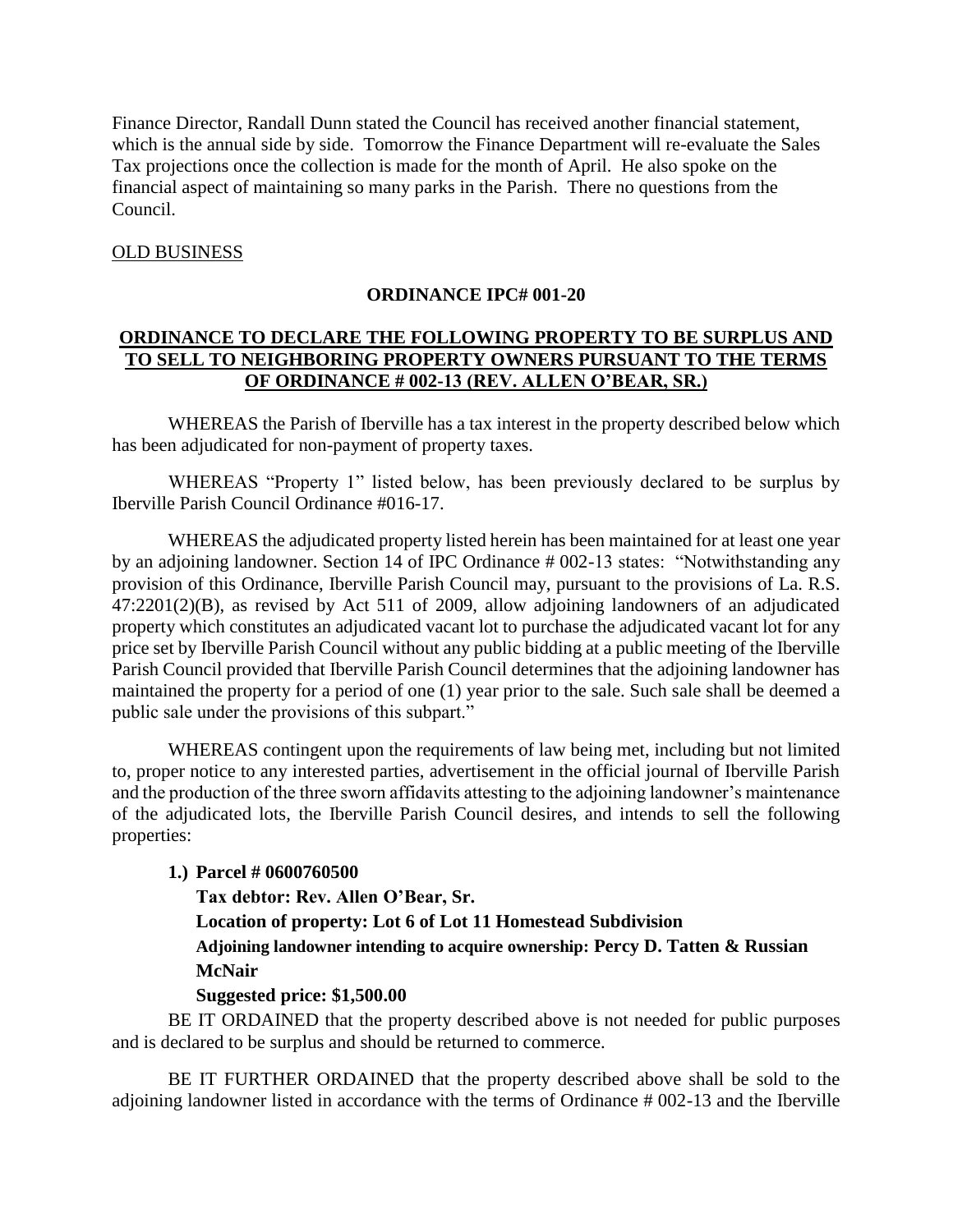Parish Adjudicated Property Program as administered by the Parish Administrator.

BE IT FURTHER ORDAINED that the adjoining landowner of the adjudicated property may purchase the adjoining property for the price suggested above unless another price is designated by the Iberville Parish Council.

BE IT FURTHER ORDAINED that all ordinances or resolutions or parts thereof in conflict herewith are hereby repealed.

BE IT FURTHER ORDAINED should any part of this ordinance be declared null, void, invalid, illegal or unconstitutional, the remainder of the said ordinance shall remain in full force and effect.

This ordinance shall become effective on this the 19<sup>th</sup> day of May, 2020.

 The foregoing ordinance which was previously introduced at the meeting of the Iberville Parish Council on February 18, 2020 and a summary thereof having been published in the official journal on February 27, 2020 the public hearing on this ordinance held on the  $19<sup>th</sup>$  day of May, 2020, at 6:00 p.m., in the Council Meeting Room, 58050 Meriam Street, Plaquemine, Louisiana, was brought up for final passage with a motion by Councilman Kelley, and seconded by Councilwoman Easley, having been duly submitted to a vote, the ordinance was duly adopted by the following yea and nay vote on roll call:

YEAS: Allen, Easley, Dominique, Jackson, Smith, Pierce, Markins, Bradford, Kelley, Vallet, Morgan. NAYS: None. ABSTAIN: None. ABSENT: Arnold.

The ordinance was declared adopted by the Chairman on the 19<sup>th</sup> day of May, 2020.

#### **ORDINANCE IPC# 002-20**

## **ORDINANCE TO FORMALLY ABANDON A PORTION OF BAYOU ROAD LOCATED IN MARINGOUIN AREA**

 WHEREAS, Louisiana Revised Statute 48:701 provides that the Parish governing authority may revoke and set aside the dedication of all roads, streets, and alleyways laid out and dedicated to the public use, when the roads, streets and alleyways have been abandoned or are no longer needed for a public purpose, and upon revocation the soil covered by and embraced in the roads, streets, or alleyways shall revert to the then present owner or owners of the land contiguous thereto.

 WHEREAS, the portion of Bayou Road located in the Maringouin area from its intersection with Sparks lane to the dead end of Bayou Road is no longer needed for public use or purpose as there are no private residences to be served by this portion of Bayou Road in the Maringouin area. This portion of Bayou Road in the Maringouin area does not form any integral part of the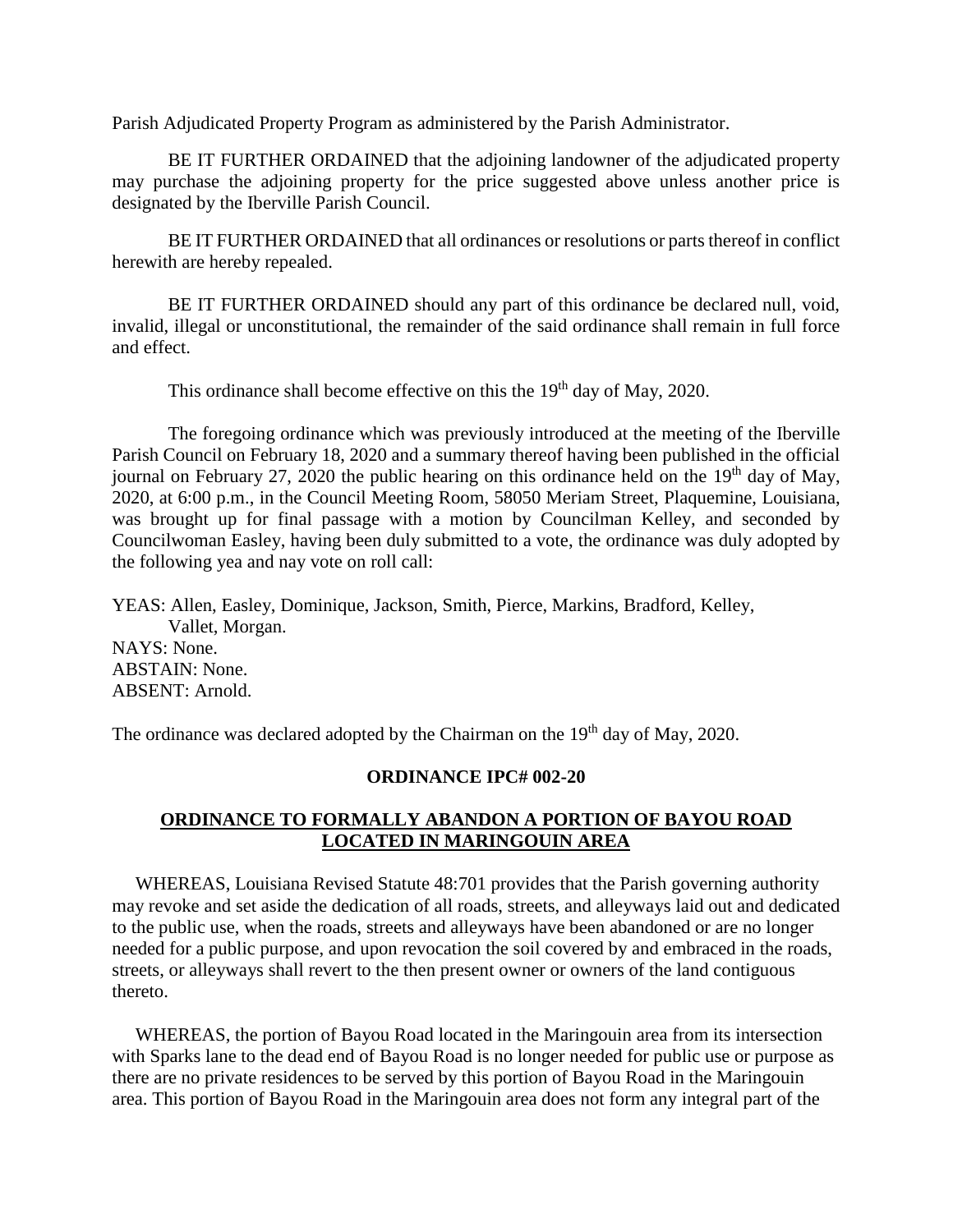public road system and the costs for continued maintenance of this portion of Bayou Road is excessive as compared to the useful purposes served by this portion of Bayou Road in the Maringouin area. The general motoring public will not be adversely affected or inconvenienced by the abandonment of this portion of Bayou Road in the Maringouin area.

 WHEREAS, as a result of the abandonment of this portion of Bayou Road in the Maringouin area, the road will revert to the current adjacent landowner(s) and no land owner(s) will be deprived of ingress and egress to their property.

 WHEREAS, it is in the best interest of the Iberville Parish Council to formally abandon the portion of Bayou Road from its intersection with Sparks Lane at N 30 degrees, 28.338 seconds, West 91 degrees, 31.384 seconds to its dead end at North 30 degrees 27.584 seconds, West 91 degrees 31.402 seconds as depicted on the attached plat map attached hereto and incorporated by reference in accordance with Louisiana law.

 NOW, THEREFORE, BE IT ORDAINED BY THE IBERVILLE PARISH COUNCIL AS FOLLOWS: That the portion of Bayou Road located in the Maringouin area from its intersection with Sparks Lane to the "dead end" of the roadway as described above and on the attached map be abandoned and that upon final passage a certified copy of this ordinance be filed in the conveyance records of the Iberville Parish Clerk of Court's Office.

 The foregoing ordinance which was previously introduced at the meeting of the Iberville Parish Council on February 18, 2020 and a summary thereof having been published in the official journal on February 27, 2020 the public hearing on this ordinance held on the 19<sup>th</sup> day of May, 2020, at 6:00 p.m., in the Council Meeting Room, 58050 Meriam Street, Plaquemine, Louisiana, was brought up for final passage with a motion by Councilman Kelley, and seconded by Councilwoman Easley, having been duly submitted to a vote, the ordinance was duly adopted by the following yea and nay vote on roll call:

YEAS: Allen, Easley, Dominique, Jackson, Smith, Pierce, Markins, Bradford, Kelley, Vallet, Morgan. NAYS: None. ABSTAIN: None. ABSENT: Arnold.

The ordinance was declared adopted by the Chairman on the 19<sup>th</sup> day of May, 2020.

#### **ORDINANCE IPC# 003-20**

#### **ORDINANCE TO ADOPT PROPOSED SEWER RATES**

 WHEREAS, Section 2-11 (A)(3) of the Iberville Parish Home Rule Charter provides that acts requiring an ordinance shall include those that levy taxes, assessments and charges.

 WHEREAS, the Iberville Parish Council through its Utility Department currently operates a community sewer system in the areas identified as Bayou Goula, Dorseyville, Patreau Lane,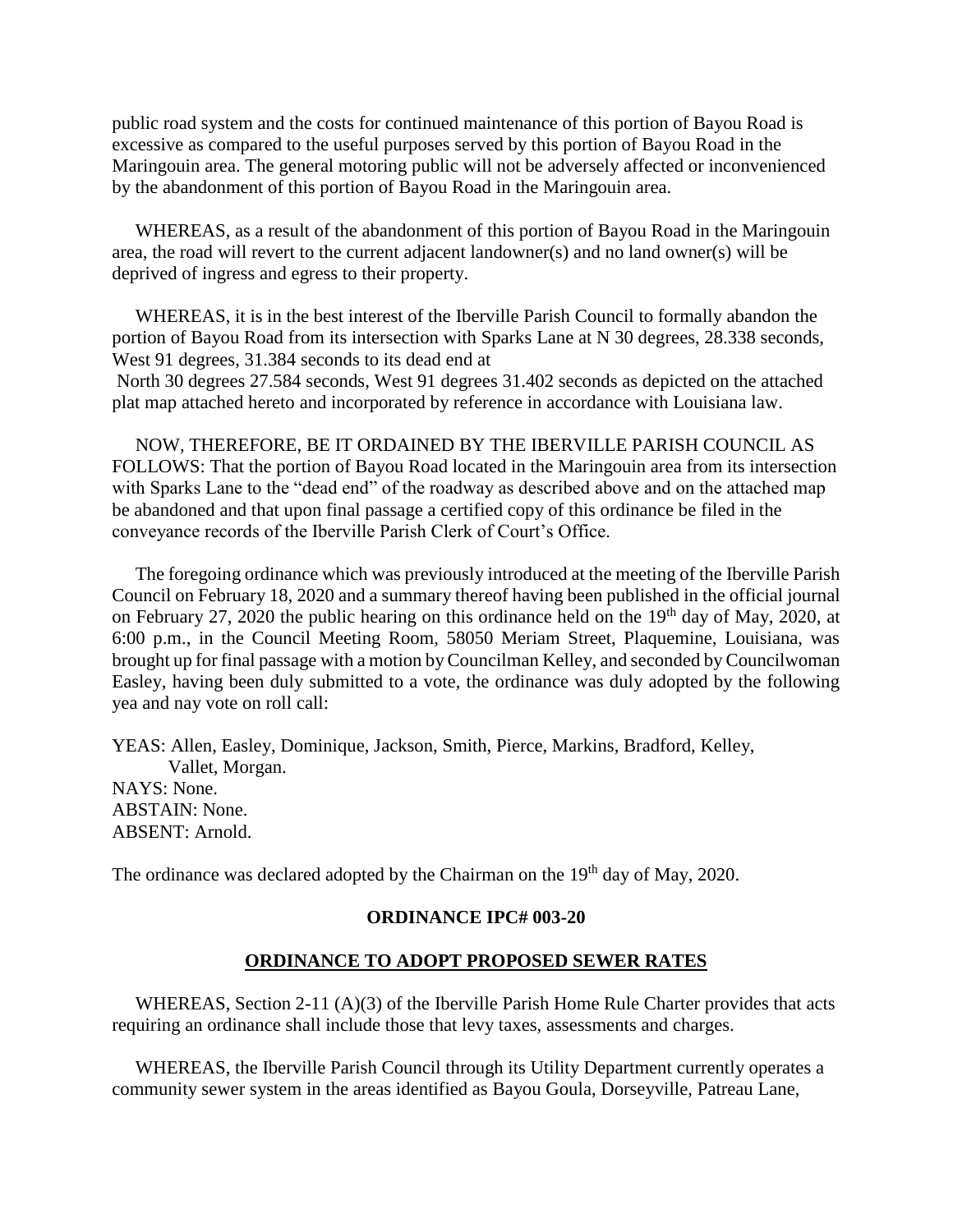Choctaw Mobile Home Park and Timberlanes Subdivision, which systems provide environmental and health enhancements to these residential areas, however there are costs associated with the collection and treatment of residential sewer effluent.

 WHEREAS, the costs of collection and treatment of sewer wastes in areas served by the Iberville Parish Council, including the areas of Bayou Goula, Dorseyville, Patreau Lane, Choctaw Mobile Home Park and Timberlanes Subdivision, have continued to steadily rise, and increased regulations by LA DEQ and LA DHH and EPA have increased sewer costs significantly.

 WHEREAS, the Iberville Parish Council has incurred losses associated with its sewer collection/treatment systems from 2017 through 2019 estimated to be in excess of Five Hundred Thousand Dollars.

 WHEREAS, the current Sewer Rate for all customers in the Choctaw Mobile Home Park and Timberlanes Subdivision areas are as follows:

| 0-2,000 gallons water           | \$13.50 sewer rate |
|---------------------------------|--------------------|
| Per Thousand gallons thereafter | \$3.00 sewer rate  |

 WHEREAS, the current Sewer Rate for all customers in the Bayou Goula, Dorseyville and Patreau areas are as follows:

| $0-2,000$ gallons water         | \$13.50 sewer rate |
|---------------------------------|--------------------|
| Per Thousand gallons thereafter | \$3.00 sewer rate  |

 WHEREAS, the Iberville Parish Council Utility Department had a sewer user fee study and evaluation conducted by Pan American Engineers to alleviate continual losses based on the current sewer rates and to cover the increased costs associated with LA DEQ, LA DHH and EPA regulations.

 WHEREAS, based on the recent sewer rate study the rate for all areas served by the Iberville Parish Council Utility Department the new sewer rates for all areas served by the Iberville Parish Council shall be as follows:

| $0-2,000$ gallons water         | \$19.34 sewer rate |
|---------------------------------|--------------------|
| Per Thousand gallons thereafter | \$4.30 sewer rate  |

NOW, THEREFORE BE IT ORDAINED by the Iberville Parish Council as follows:

"That the sewer user fees for all areas served by the Iberville Parish Council Utility Department, including Bayou Goula, Dorseyville, Patreau Lane, Choctaw Mobile Home Park and Timberlanes areas, shall be as follows: A base sewer rate of \$19.34 for the first two thousand (2,000) gallons of water used and an additional \$4.30 for each thousand gallons of water used thereafter.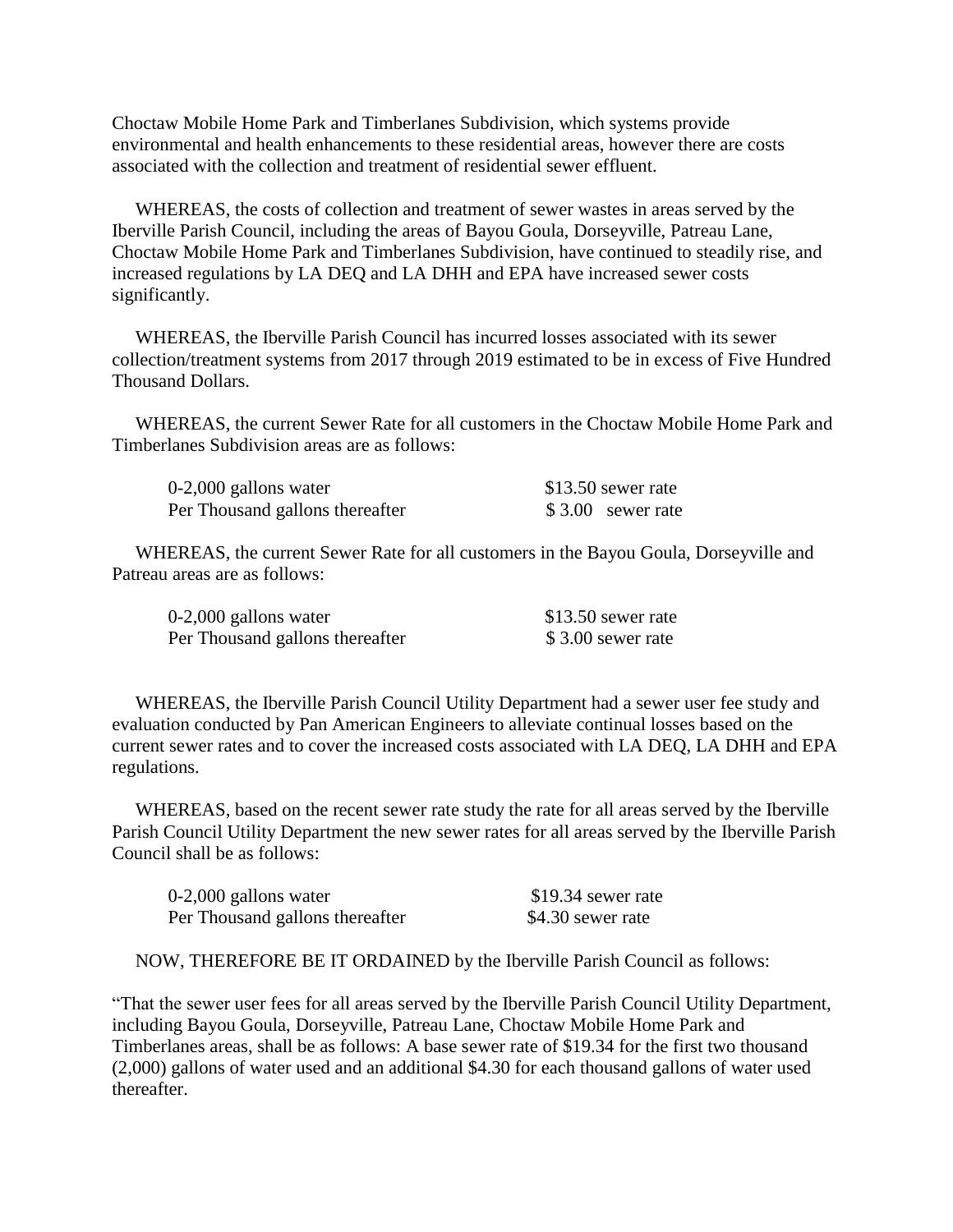The foregoing ordinance which was previously introduced at the meeting of the Iberville Parish Council on February 18, 2020 and a summary thereof having been published in the official journal on February 27, 2020 the public hearing on this ordinance held on the 19<sup>th</sup> day of May, 2020, at 6:00 p.m., in the Council Meeting Room, 58050 Meriam Street, Plaquemine, Louisiana, was brought up for final passage with a motion by Councilman Kelley, and seconded by Councilwoman Easley, having been duly submitted to a vote, the ordinance was duly adopted by the following yea and nay vote on roll call:

YEAS: Easley, Dominique, Jackson, Smith, Pierce, Markins, Bradford, Kelley, Vallet, Morgan. NAYS: Allen. ABSTAIN: None. ABSENT: Arnold.

The ordinance was declared adopted by the Chairman on the 19<sup>th</sup> day of May, 2020.

#### NEW BUSINESS

A) Introduction of Ordinances

The following ordinance was introduced by Mr. Songy:

1) Ordinance to authorize the sale of three Lots, NOS. 4, 5, & 6, of Block A of Gay Subdivision NO. 1 identified on plat prepared by John G. Dunlap, PLS

Upon a motion by Councilman Kelley, seconded by Councilman Markins, it was moved that a public hearing be held on Tuesday, June 16, 2020 at 6:00 p.m. on the introduced ordinance. The motion having been duly submitted to a vote, was duly adopted by the following yea and nay votes on roll call:

YEAS: Allen, Easley, Dominique, Jackson, Smith, Pierce, Markins, Bradford, Kelley, Vallet, Morgan. NAYS: None. ABSTAIN: None. ABSENT: Arnold.

The motion was declared adopted by the Chairman on the 19<sup>th</sup> day of May, 2020.

- B) Motion to reschedule the July 21, 2020 Council Meeting to Tuesday, July 28, 2020 due to the Annual NACo Convention.
- This agenda item was passed on due to the 2020 NACo Convention being cancelled due to the Covid-19 Pandemic.

## RESOLUTION COMMITTEE REPORT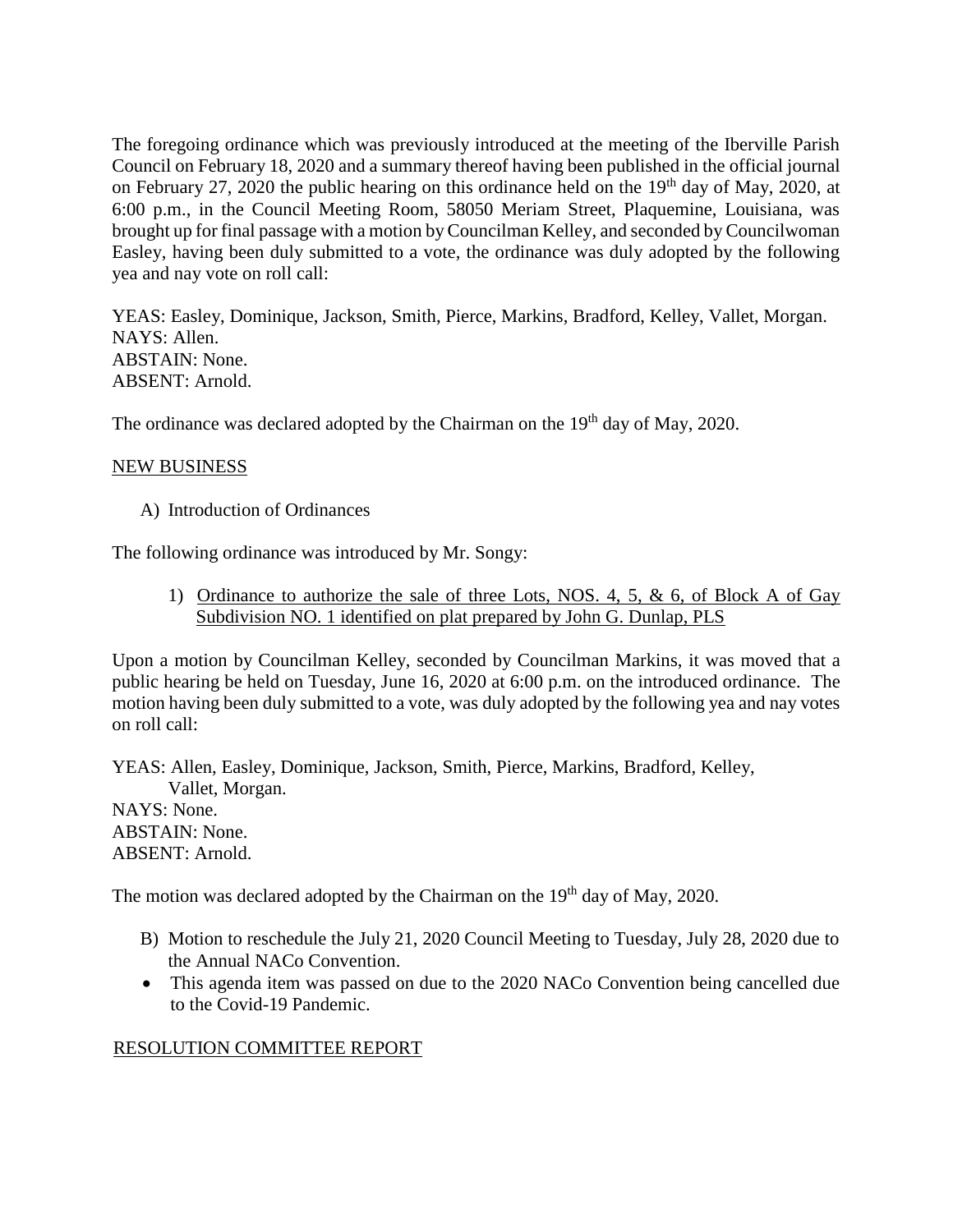The Resolution Committee met on Tuesday, May 19, 2020 at 6:41 p.m., followed by the roll call with the following Resolution Committee Members only in attendance: Smith, Vallet, Pierce, Kelley, Markins, Jackson, Morgan, Dominique.

Absent: Arnold.

The following resolutions were read aloud by Mr. Songy:

## A) Resolution in Opposition to State Central Collection of Sales and Use Tax

There were no questions from the Council or the public.

Councilman Kelley made a recommendation to forward the resolution to the regular meeting, seconded by Councilman Smith. The recommendation having been duly submitted to a vote was duly adopted by the following yea and nay votes on roll call by Resolution Committee Members only:

YEAS: Smith, Vallet, Pierce, Kelley, Markins, Jackson, Morgan, Dominique. NAYS: None. ABSTAIN: None. ABSENT: Arnold.

The recommendation was declared adopted by the Chairman to forward the resolution to the regular meeting.

## DURING THE REGULAR MEETING:

## **RESOLUTION IPC# 2020-004**

## **RESOLUTION IN OPPOSITION OF ALL PROPOSED LEGISLATION THAT TRANSFERS THE ADMINISTRATION AND COLLECTION OF LOCAL SALES & USE TAXES AND OCCUPATIONAL LICENSE TAXES TO THE LOUISIANA DEPARTMENT OF REVENUE OR OTHER ENTITY**

The following resolution was introduced by Councilman Kelley and seconded by Councilman Pierce.

WHEREAS, the Constitution of the State of Louisiana grants local governments the right to levy and collect local sales and use taxes and occupational license taxes;

WHEREAS, there are several constitutional amendments and bills introduced in the 2020 Regular Legislative Session that would transfer collection responsibility of local sales and use tax and occupational license tax levies to the state Department of Revenue or other entity, namely HB 428, HB 429 and HB 581; and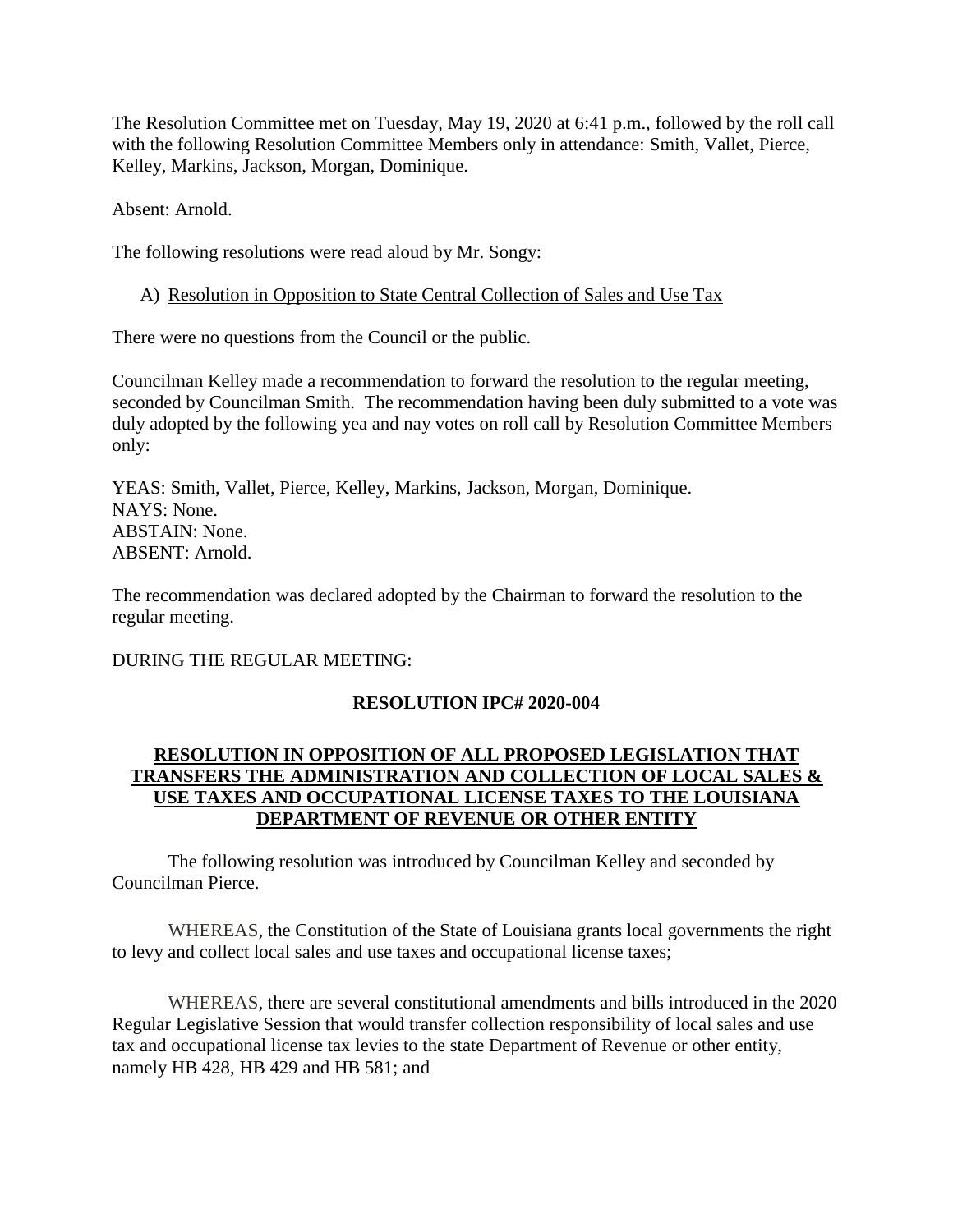WHEREAS, local taxing authorities possess the best knowledge and experience to properly collect its own taxes and have a proven record of proactive advancements in the areas of enforcement, audit coverage, dispute resolution, reporting technology and successful litigation; and

WHEREAS, the state of Louisiana's budget issues do not offer prospects for the Department of Revenue or other entity to have sufficient resources to provide the necessary taxpayer assistance, enforcement programs and training of its employees on the specific application of local sales and use tax and occupational license tax ordinances without significant cost contributions from local governments, thereby resulting in the direct and indirect loss of local tax receipts; and

WHEREAS, many local taxing authorities have issued bonded indebtedness guaranteed by the passage locally adopted sales and use tax levies, collection of said levies are the direct responsibility of local governments, and the transfer of that responsibility to a state agency may generate legal challenges and jeopardize future bond issues; and

WHEREAS, the central local collector of sales and use taxes in each parish is directly responsible to the local taxing authorities and their elected officials for the performance of local tax administration, and the Secretary of the Department of Revenue being an appointee of the Governor of the state, uncertainty exist as to who in the Department of Revenue or other entity will be accountable to local taxing authorities for the performance of such critical local tax administration,

NOW THEREFORE, be it resolved that the Iberville Parish Council as a local taxing authority and /or governing body, that each member of the legislative delegation for the Parish of Iberville is urged to vigorously oppose any and all proposed legislation that transfers the administration and collection of local sales and use taxes and occupational license taxes to the Louisiana Department of Revenue or other entity; and

BE IT FURTHER RESOLVED that a copy of this resolution be sent forthwith to said legislators so that they will be made aware of our position on this matter,

The above resolution was duly adopted in regular session this  $19<sup>th</sup>$  day of May, 2020 by the following vote on roll call:

YEAS: Allen, Easley, Dominique, Jackson, Smith, Pierce, Markins, Bradford, Kelley, Vallet, Morgan. NAYS: None. ABSTAIN: None. ABSENT: Arnold.

The resolution was declared adopted by the Chairman on the 19<sup>th</sup> day of May, 2020.

#### ANNOUNCEMENT